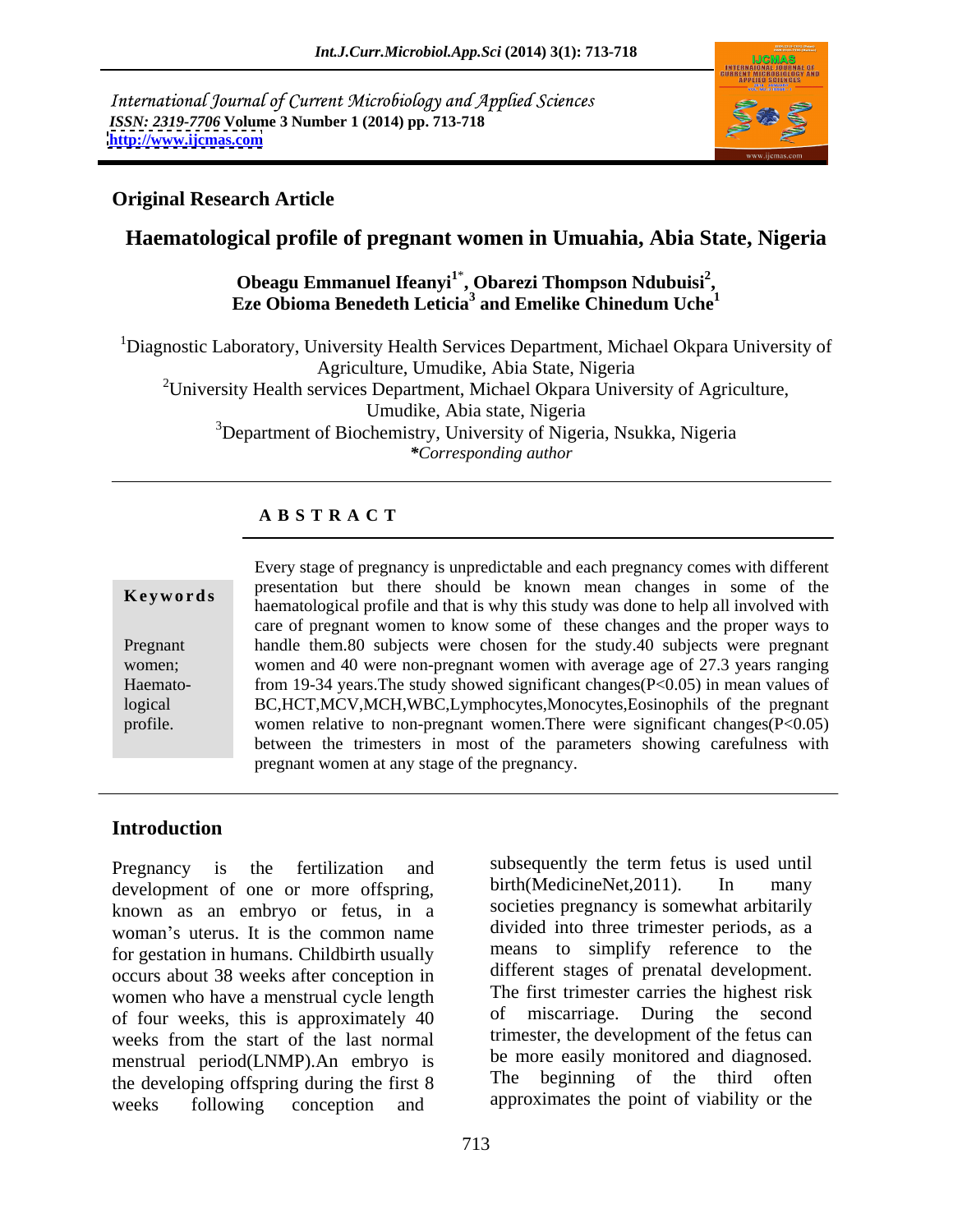In the United States and United al.,2010).Where there are no hard and fast Kingdom, 40% of pregnancies are rules, these distinctions are useful in unplanned, and between a quarter and half describing the changes that take place over of those unplanned pregnancies were unwanted pregnancies (BBC News 16

During pregnancy the woman undergoes detect pregancy 12 days after many physiological changes, which are implantation (Qasimetric al, 1996). Blood cardiac output are all required. Levels of subsequently the menstrual cycle. 2012).

allograft since it genetically differs from the woman (Clark et al, 1986).The main can also cause an increased susceptibility diseases. birth (WHO,2009).

Pregnancy is typically broken into three The haematological profile of an months (Collins English Dictionary, 2012

ability of the fetus to survive, with or trimester as lasting for 14 weeks, resulting without medical help, outside of the uterus in a total duration of 42 weeks, although (Medicine Net, 2011). the average duration of pregnancy is actually about 40weeks (Cunnigham et rules, these distinctions are useful in time.

March, 2004 and Jayson,2011).Of those Pregnancy detection can be accomplished unintended pregnancies that occurred in using one or more various pregnancy the U.S.,60% of the women used birth test(National Health Service,2010) which control to some extent during the month detect hormones generated by the newly pregnancy occurred. formed placenta, serving as biomarkers of entirely normal, including cardiovascular, pregnancy test are more sensitive than haematological, metabolic, renal and urine tests. Home pregnancy tests are urine respiratory changes that become very tests, and normally detect a pregnancy 12 important in the event of complications. 15 days after fertilization. A quantitative The body must change its physiological blood test can determine approximately and homeostatic mechanisms in pregnancy the date the embryo was conceived. to ensure the fetus is provided for. Testing 48 hours apart can provide useful Increases in blood sugar, breathing and information regarding how the pregnancy progesterone and oestrogens rise levels can also help determine how likely a continually through out pregnancy, fetus will survive in those with a suppressing the hypothalamic axis and threatened miscarriage (Verhaegen et al, pregnancy. Blood and urine tests can detect pregancy 12 days after implantation(Qasim et al,1996).Blood is doing. A single test of progesterone 2012).

The fetus inside pregnant woman may be Each year, according to the WHO, ill viewed as an unusually successful health as a result of pregnancy is reason for this success is an increased lives of eight million women are maternal immune tolerance in pregnancy threatened, and more than 500,000 women to and severity of some infectious result of causes related to pregnancy and experienced by more than 20 million women around the world. Furthermore, the are estimated to have died in 1995 as a birth (WHO,2009).

periods or trimesters, each of about three individual to a large extent reflects their and American Heritage studies have identified the haematological Dictionary,2000).Obstetricians define each profile of the pregnant women as one ofhaematological profile of general health(WHO,2004) and many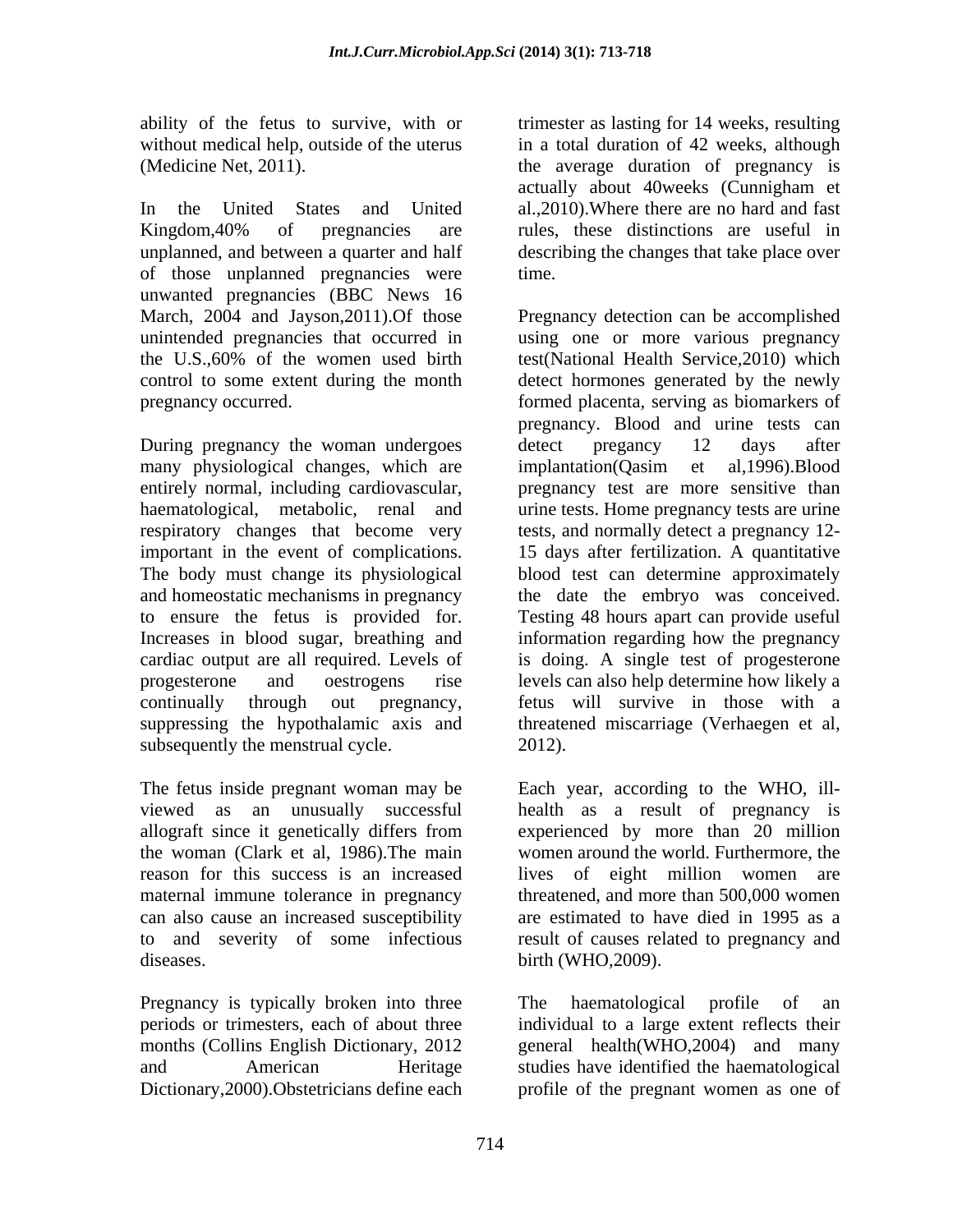the factors affecting preganacy and its outcome (National Institue for Clinical 5% of maternal anaemia cases. About 50% Excelence, 2007, Klebanoff et al.,1991, million pregnant women are exposed to Allen, 2000, Meng et al.,2008, Reveiz et malaria especially in the high endemic al.,2007, Bothwell and Charlton,1981 and regions(WHO,2004 and Rogerson et Tamaika et al., 2008). The most commonly al., 2007). referred to of the haematological indices are the indicators of haemoglobin **Materials and Methods** concentration, and low haemoglobin<br>(appears) is the most widely identified Study Area (anaemia) is the most widely identified haematological abnormality(CDC,1998) and is associated with adverse pregnancy outcome (Klebanoff et al., 1991, Allen,2000,Meng et al., 1991 and Tamaika et al,2008). Anaemia is a common and serious problem in pregnancy and needs to

Pregnancy outcome is influenced by many Nigeria factors some of which include culture, environmental, socioeconomic status and access to medical care. The **Samples and Methods** haematological profile of pregnant women also has an impact on pregnancy and the outcome of the pregnancy (Beng, 2009; Madan et al., 2006, and Akingbola et al., The example of pregnant women into EDTA

In a cohort study conducted by Harrison on pregnant women in Southern Nigeria and those from South India in 1996, he found that mortality rate was proportional to the period of their pregnancy. Those at the late stage of pregnancy were vulnerable to complaints and consequently **Ethics** death might follow (Harrison, 1966).

Anaemia contributes to low birth weight and miscarriages and it is also a primary cause of low immunity of both the mother<br>Results and Discussion and the child, which makes them vulnerable to several infections (Imam and Table 1 showed significant changes

Malaria infection especially in the first and compared based on trimesters (between second trimesters has been implicated in  $\frac{1}{1}$  second trimester.

adverse pregnancy outcomes. It cuases 3 al.,2007).

# **Materials and Methods**

#### **Study Area**

Umuahia, Abia State, Nigeria

#### **Subjects**

be addressed (WHO, 2007). Department of Michael Okpara University Pregnant women and non-pregnant women who visited University Health Services of Agriculture, Umudike, Abia State, and Me Cure Diagnostic Laboratory Umuahia, Abia State.

#### **Samples and Methods**

2006). The anticoagulated containers for Venous blood samples were collected from confirmed pregnant women and non pregnant women into EDTA anticoagulated containers for haematological tests.

### **Statistical Analysis**

The data were analyzed using t-test with significant value set at P<0.05.

### **Ethics**

Oral consents were made to the subjects prior to sample collections

#### **Results and Discussion**

Yahaya, 2008).  $(P<0.05)$  when the mean values of RBC, Table 1 showed significant changes Haematocrit, and Haemoglobin were compared based on trimesters (between 1st & 2nd trimester,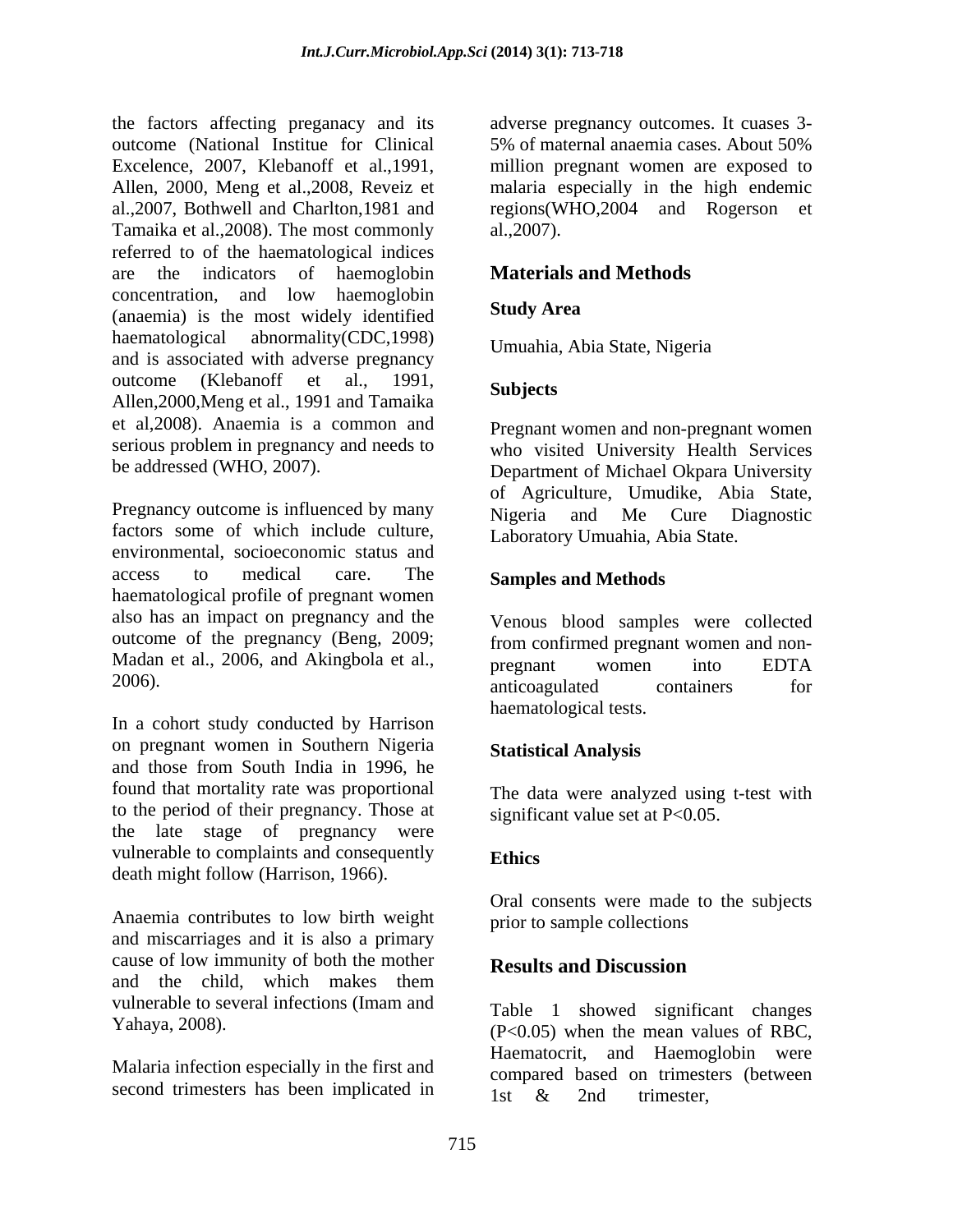| <b>Parameters</b>     | 1st<br>Trimester | 2 <sub>nd</sub><br>Trimester | 3rd<br><b>Trimester</b> | 1st & 2nd   1st & 3rd<br><b>Trimetser</b> | <b>Trimester</b> | $2nd \& 3rd$<br><b>Trimester</b> |
|-----------------------|------------------|------------------------------|-------------------------|-------------------------------------------|------------------|----------------------------------|
| $RBC(*10^{12}/L)$     | $2.91 + (-1.2)$  | $4.40+/-1.6$                 | $3.03 + (-2.3)$         | P < 0.05                                  | P > 0.05         | P<0.05                           |
| HB(g/dl)              | $11.6 + (-2.1)$  | $14.7 + (-1.9)$              | $12.0 + (-3.1$          | P<0.05                                    | P > 0.05         | < 0.05                           |
| $HCT(\% )$            | $30.2 + (-1.8)$  | $40.9 + (-2.3)$              | $31.1 + (-3.0)$         | P<0.05                                    | P > 0.05         | P<0.05                           |
| MCV(f)                | $91.3 + (-2.4)$  | $92.9 + (-1.5)$              | $102.6 + (-0.9)$        | P > 0.05                                  | P<0.05           | P<0.05                           |
| MCH(pg)               | $31.3+/-4.1$     | $33.4+/-2.3$                 | $39.5 + (-3.0)$         | P<0.05                                    | P<0.05           | P<0.05                           |
| MCHC(g/dl)            | $34.2+/-1.6$     | $35.9 + (-2.7)$              | $38.5 + (-1.8)$         | P > 0.05                                  | P<0.05           | P<0.05                           |
| $RDW(\% )$            | $14.5 + (-0.8)$  | $15.1 + (-1.2)$              | $15.5 + (-2.2)$         | P > 0.05                                  | P > 0.05         | P > 0.05                         |
| Platelet(* $10^9$ /L) | $12O+/-4.7$      | $140 + (-3.1)$               | $106 + (-2.3)$          | P<0.05                                    | P > 0.05         | P<0.05                           |
| MPV(f)                | $6.1 +/-1.1$     | $5.6 + / -1.5$               | $7.2 + (-2.1)$          | P > 0.05                                  | P > 0.05         | P<0.05                           |
| $WBC(*109/L)$         | $4.8 + (-2.6)$   | $5.8 + (-3.7)$               | $7.81 + (-1.7)$         | P < 0.05                                  | P<0.05           | P<0.05                           |
| Neutrophils(%)        | $67.7 + (-2.9)$  | $52.0 + (-1.8)$              | $68.0 + (-3.2)$         | P<0.05                                    | P > 0.05         | P<0.05                           |
| Lymphocytes(%)        | $24.6 + (-4.7)$  | $41.8 + (-1.5)$              | $24.3 + (-2.7)$         | P<0.05                                    | P > 0.05         | P<0.05                           |
| Monocytes(%)          | $1.2 + (-0.8)$   | $1.0 + (-0.5)$               | $1.0 + (-1.1)$          | P > 0.05                                  | P > 0.05         | P > 0.05                         |
| Eosinophils $(\%)$    | $6.5 + (-2.4)$   | $5.2 + / -1.5$               | $6.7 + (-3.3)$          | P<0.05                                    | P > 0.05         | P<0.05                           |

**Table.1** Haematological profile of the pregnant women based on trimester

**Table.2** Haematological profile of pregnant women and non-pregnant women (control)

| Parameter                  | Pregnant women  | Non-pregnant women | P-Value  |
|----------------------------|-----------------|--------------------|----------|
| $RBC(*10^{12}/L)$          | $3.45+/-1.7$    | $5.2 + (-2.2)$     | P<0.05   |
| H B(g/dl)                  | $12.8 + (-2.4)$ | $13.3+/-1.2$       | P > 0.05 |
| $HCT(\% )$                 | $34.1 + (-2.4)$ | $39.2 + (-1.6)$    | P<0.05   |
| MCV(f)                     | $95.6 + (-1.6)$ | $102.2 + (-0.8)$   | P<0.05   |
| MCH(pg)                    | $34.7 + (-2.3)$ | $36.4 + (-2.5)$    | P<0.05   |
| MCHC(g/dl)                 | $36.2 + (-2.0)$ | $37.8 + (-1.4)$    | P > 0.05 |
| $RDW(\%)$                  | $15.0 + (-1.4)$ | $15.7 + (-1.0)$    | P > 0.05 |
| $WBC(*10^9/L)$             | $6.1 + (-2.7)$  | $4.2 + (-1.4)$     | P > 0.05 |
| Platelets( $*10^9$ /L)     | $122+/-3.4$     | $198.5 + (-5.6)$   | P<0.05   |
| MPV(f)                     | $6.3 + (-1.6)$  | $7.2 + (-2.3)$     | P > 0.05 |
| Neutrophils(%)             | $62.6 + (-2.6)$ | $47.3 + (-3.2)$    | P<0.05   |
| Lymphocytes(%)             | $30.2 + (-3.0)$ | $49.1 + (-2.1)$    | P<0.05   |
| Monocytes(%)               | $1.1 + (-0.8)$  | $2.4 + (-1.3)$     | P<0.05   |
| $\mathsf{Eosinophils}(\%)$ | $6.1 + (-2.4)$  | $1.2 + (-1.7)$     | P<0.05   |

and 2nd & 3rd trimester),MCV(between and 2nd &3rd trimesters), Platelets (all teh 1st & 3rd and 2nd & 3rd trimesters), trimesters), MPV (2nd & 3rd trimester), MCH(all the trimesters) MCHC (1st &2nd WBC (all the trimesters), Neutrophil,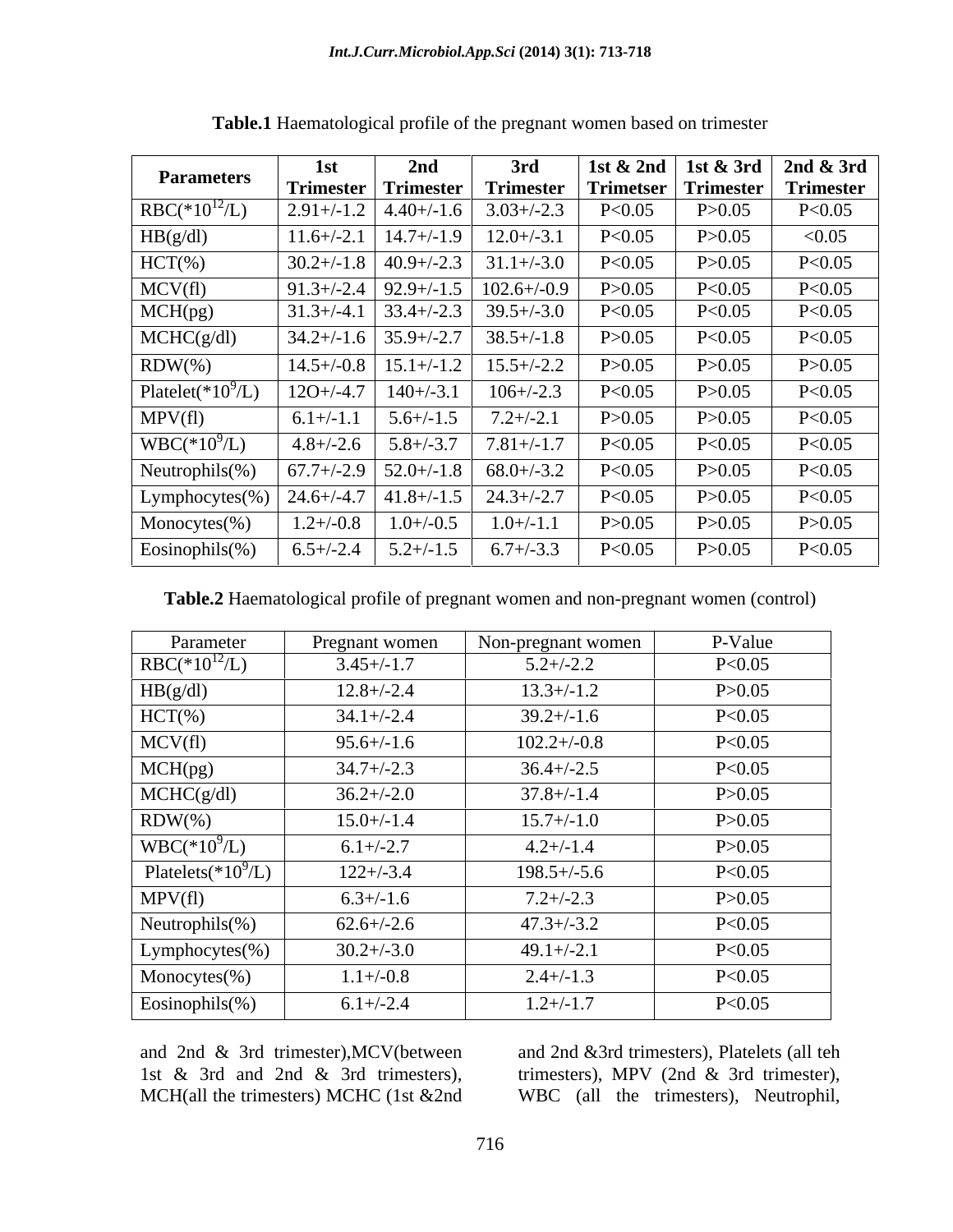Lymphocytes and Eosinophils (1st &2nd affect the pregnancy outcomes adversely if and 2nd & 3rd trimesters) and showed no not effectively managed. Therefore,the significant changes  $(P>0.05)$  in the mean values of RBC, Hb, Haematocrit (between closely especially their haematological 1st & 2nd trimesters), MCV, MCHC and parameters to avoid some adverse (1st &2nd trimesters),RDW, Monocytes (all the trimesters), MPV(1st  $& 2nd$ , and 1st & 3rd trimesters) and Eosinophils(1st & 3rd trimesters) when compared between the trimesters. The study is in accordance with Dapper et al(2001) which showed significant change(p<0.05) in PCV in the ye,E.A. et al. 2006. Haematological three trimesters but other parameters were not significant(P>0.05). The study Ibadan, South- Western contradicts James et al(2008) which showed highest increase in first trimester,  $769$ drops in second trimester and rises in third trimester but in this study Hb,PCV,RBC were low in first trimester, highest in second trimester and drop in the 3rd trimester. The study is in line with Bang, S.W. 2009. The Factor Affecting Osanuga et al (2011) which showed significant difference (P<0.05) in PCV, Trimester Trimester Pregnant WBC, Eosinophil, Monocytes.The Women.Nutri.Res.Pract .3(2):134-140. changes in PCV, Hb, RBC could be due to increased plasma volume during

Table 2 showed significant of the International Nutritional changes(P<0.05) in the mean values of RBC, PCV, MCV, RDW, Platelets, WBC, Neutrophils, Lymphocytes, Monocytes, Foundation. and Eosinophils relative to the non- Clark,D.A.,Chapu,A. and Tutton,D. 1986. pregnant women(control) and non- Active Suppression of Host-vs-Graft significant changes(p>0.05).These Reaction in Pregnant Mice vii. changes are also attributable to changes in the weight of the foetus with increased requirement for haemantics because of increase in growth and development. Pregnancy outcome is not easily Activity.Immunol.136(5):1668-75. predictable because of these variations in

The study has shown serious changes in Dapper,D.V.,Ibe,C.J and Nwauche,C.A. most of the trimesters in the 2006. Haematological Values in haematological parameters which could

pregnant women should be monitored parameters to avoid some adverse outcomes.

# **References**

- Akingbola,T.S.,Adewole,I.F.,Adesina,O.A .,Afolabi,K.A.,Fehintola,F.A.,Bamgbo Profile of Healthy Pregnant Women in Ibadan, South- Western Nigeria.J.Obstet.Gynecol.26(8):763- 769.
- Allen,L.H. 2000. Anaemia and Iron Deficiency: Effects on Pregnancy Am.J.Clin.Nutr.71(suppl 5):1280s-1284s.
- Pregnancy Outcomes in the Second Trimester Pregnant
- BBC News. 2004. 40% of Pregnancy Unplanned.
- pregnancy causing haemodilution. Bothwell,T.H., and Charlton,R.W. 1981. Iron Deficiency in Women: a Report of the International Nutritional Anaemia Consultative Group (INACG).New York: The Nutrition Foundation.
	- Spontaneous Abortion of Allogeneic CBA/JXDBA/2 Fetuses in the Uterus of CBA/J Mice Correlates with Deficient non-T Suppressor Cell
	- Collins Dictionary. 2012. Trimester.
- physiological and biochemical parameters. Cunnigham et al., 2012. Williams Textbook of Obstettrics,Chapter 8.
	- Pregnnant Women in PortHarcourt,